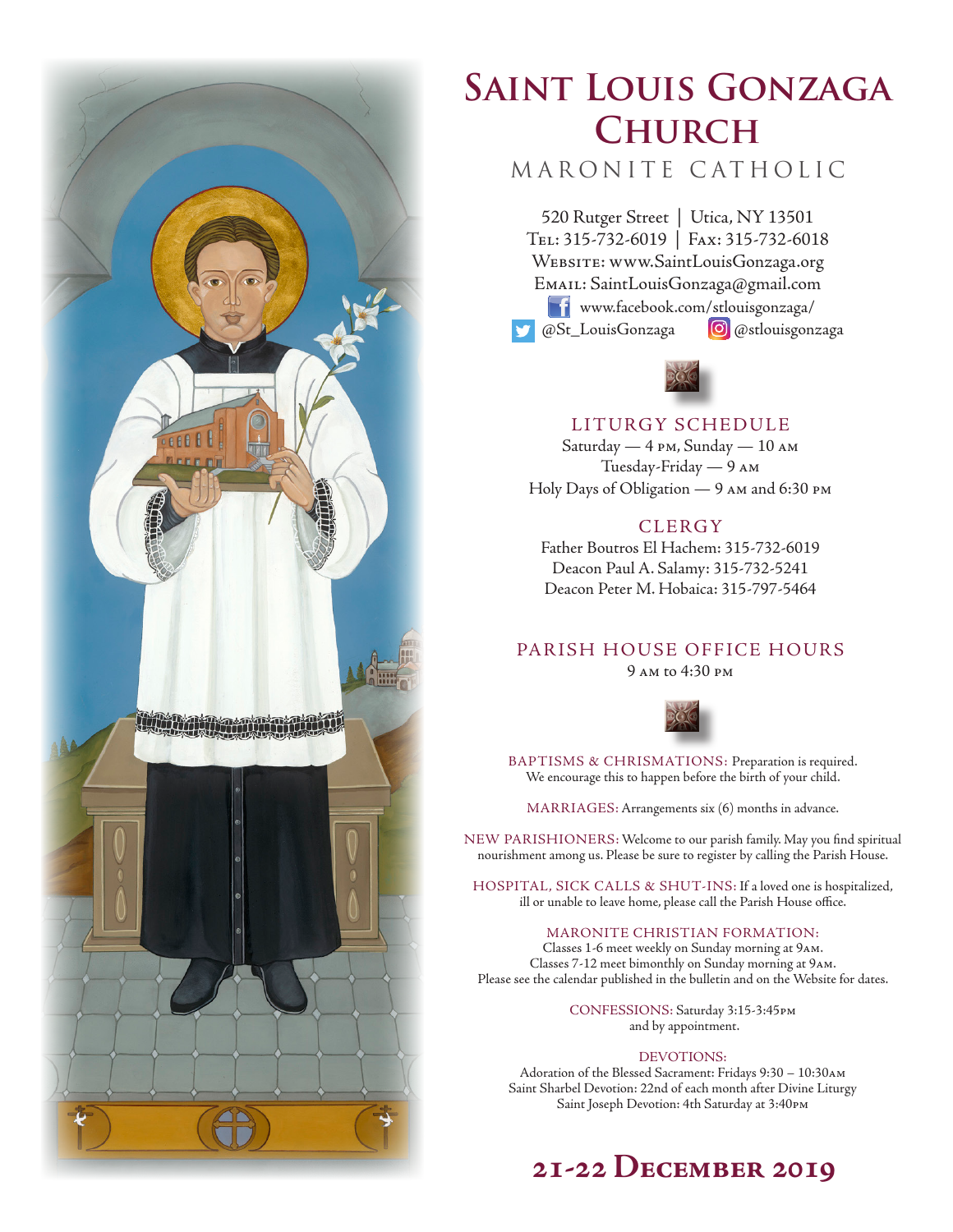# FEASTS **for 22 Dec – 29 Dec 2019**

|     | SUN 22 DEC Genealogy Sunday                 |
|-----|---------------------------------------------|
|     | Rom 1:1-12/Mt 1:1-17                        |
|     | WED 25 DEC The Glorious Birth of Our        |
|     | Lord (Holy Day of Obligation)               |
|     | Heb 1:1-12/Lk 2:1-20                        |
|     | THU 26 DEC Felicitations to the Virgin Mary |
| Fri | 27 DEC St. Stephen, the First Martyr        |
|     | SAT 28 DEC The Adoration of the Magi        |
|     | SUN 29 DEC Sunday After the Birth of Our    |
|     | Lord                                        |
|     | Flight into Egypt and Killing of            |
|     | the Holy Innocents                          |
|     | Heb 11:23-31/Mt 2:13-18                     |
|     |                                             |

**CONTACTS** 

| Administrative Assistant: Maureen Ginsberg         |
|----------------------------------------------------|
| maureeng.slg@gmail.com315-732-6019                 |
| Music: Nick Abounader315-335-2239                  |
| Finance Council:                                   |
| Chair: Louis Raya315-794-1418                      |
| Assets Oversight: Bernie Sunderlin 315-796-7598    |
| Michael Hayduk 315-794-3045                        |
| Special Events: Betty Karrat 315-736-1615          |
| Kitchen & Hall:                                    |
| Mary Ann Tanoury-Loy 315-790-3307                  |
| Family Giving Committee:                           |
| George Nehme 401-742-5841                          |
| Buildings: Andrew Aery 518-528-1162                |
| Byron Elias315-737-7803                            |
| Pastoral Life Council:                             |
| Chair: Deacon Paul Salamy315-732-5241              |
| Communications: Glory Rasi 315-794-4242            |
| Family Life: Deacon Peter Hobaica 315-797-5464     |
| Liturgy: James Salamy 315-723-3776                 |
| Faith Formation: Kate Miller 315-796-1910          |
| Maronite Youth Organization:                       |
|                                                    |
| Roseanne Ciaccia 315-736-5377                      |
| Maronite Young Adults:                             |
| John Paul Salamy 315-732-5241                      |
| Joshua Lewis 315-853-4500                          |
| Saint Mary's Guild: Brigitte Garrison 315-796-0456 |
| Holy Name Society: Rick Blank 315-525-3221         |
| Lou Lewis 315-737-3950                             |
| Saint Joseph Society: Kamil Rahme. 315-768-3837    |
| Acolytes: Nathan Hanna 315-939-8219                |
|                                                    |
|                                                    |
| Daughters of Mary: Julie Adamo 315-404-1959        |
| Lectors: Lois Mariano315-732-3402                  |
| Sacristan: Harrison Zogby315-749-6399              |
|                                                    |

#### BULLETIN DEADLINE

If you would like anything published in the weekend bulletin, you must submit it as you want it published to Anne Lewis no later than 5 PM Friday, 8 days before publication via e-mail at saintlouisbulletin $(a)$ gmail. com or by calling 853-4500. Thanks.

# LITURGICAL SCHEDULE AND INTENTIONS

| Sat | $21$ Dec $4$ PM |  | + Mae & Louis Astafan, Sr. by Joyce, Scander, Louis, Jr.                                   |  |  |
|-----|-----------------|--|--------------------------------------------------------------------------------------------|--|--|
|     |                 |  | & Diana Astafan                                                                            |  |  |
|     |                 |  | • Nick Mariano, Sr. (Anniversary) by Nick & Lois Mariano                                   |  |  |
|     |                 |  | + Louise "Sitto" Roy (Birthday) by Nick & Lois Mariano                                     |  |  |
|     |                 |  | +Mr. & Mrs. Joseph Mardenly by Anonymous<br>+Robert Tehan (Birthday) by David, Norma, Mary |  |  |
|     |                 |  |                                                                                            |  |  |
|     |                 |  | Magdelene & Robert                                                                         |  |  |
|     |                 |  | SUN 22 DEC 10AM • Kamal El Hachem (40 Day) by Nephew, Father                               |  |  |
|     |                 |  | Boutros El Hachem                                                                          |  |  |
|     |                 |  | + Sarah Abraham (Anniversary) by Sarah Abraham's Will                                      |  |  |
|     |                 |  | +Ed Jennings, Sr. by Joyce Tencza & Jacque Murad                                           |  |  |
|     |                 |  | + Amelia Zogby by Mary Mazloom                                                             |  |  |
|     |                 |  | Mon 23 DEC 9AM + Peace in Lebanon by Maureen Ginsberg                                      |  |  |
|     |                 |  | TUE 24 DEC 4PM + Living & Deceased Members of Saint Louis Gonzaga                          |  |  |
|     |                 |  | Church by Father Boutros El Hachem                                                         |  |  |
|     |                 |  | 10PM +Edward & Sadie Koury by Sadie Koury's Will                                           |  |  |
|     |                 |  | WED 25 DEC 10AM + Deceased Members of the Moses & Koury Families                           |  |  |
|     |                 |  | by John Moses' Will                                                                        |  |  |
|     |                 |  | THU 26 DEC 9AM + NO LITURGY                                                                |  |  |
| Fri |                 |  | 27 DEC 9AM + NO LITURGY                                                                    |  |  |
|     |                 |  | SAT 28 DEC 4PM + Harry E. Smith by Mr. & Mrs. James Connors                                |  |  |
|     |                 |  | SUN 29 DEC 10AM + Louis & Gatha Moses by Sharon Halpin                                     |  |  |
|     |                 |  |                                                                                            |  |  |



# MEETINGS & EVENTS

|     | SUN-MON 15-23 DEC                       |     | Christmas Novena after Liturgy             |
|-----|-----------------------------------------|-----|--------------------------------------------|
|     | Sun 22 Dec 9am                          |     | Maronite Christian Formation (All Grades)  |
|     | Sun 22 Dec 9 am                         |     | <b>Bible Study</b>                         |
|     | Sun 22 Dec 11am                         |     | Christmas Pageant Rehearsal                |
|     | Tue 24 Dec 4pm                          |     | Christmas Divine Liturgy                   |
| Tue | $24$ D <sub>EC</sub> $10$ <sub>PM</sub> |     | Christmas Divine Liturgy                   |
| Wed | 25 DEC 10AM                             |     | Christmas Divine Liturgy                   |
| Tue | $31$ D <sub>EC</sub> $4$ <sub>PM</sub>  |     | Holy Day Divine Liturgy                    |
| Wed | $1$ JAN $10$ AM                         |     | Holy Day Divine Liturgy                    |
| Sun | $5$ Jan $9$ am                          |     | Maronite Christian Formation (All Grades)  |
| Sun | $5$ JAN $9$ AM                          |     | <b>Bible Study</b>                         |
| Мом |                                         |     | 6 JAN 9AM&6:30PM Epiphany Divine Liturgies |
| Wed | 8 Jan 9:30 am                           |     | Mercy Group                                |
| Sun | $12$ Jan $9$ am                         |     | Maronite Christian Formation (All Grades)  |
| Sun | $12$ Jan $9$ am                         |     | <b>Bible Study</b>                         |
| Sun | $12$ Jan $11$ AM                        |     | Saint Mary's Guild Meeting                 |
| Wed | 15 Jan 9:30 am                          |     | Mercy Group                                |
| Sun | $19$ Jan $9$ am                         |     | Maronite Christian Formation (Grades 1-6)  |
| Sun | $19$ Jan                                | 9AM | Bible Study                                |